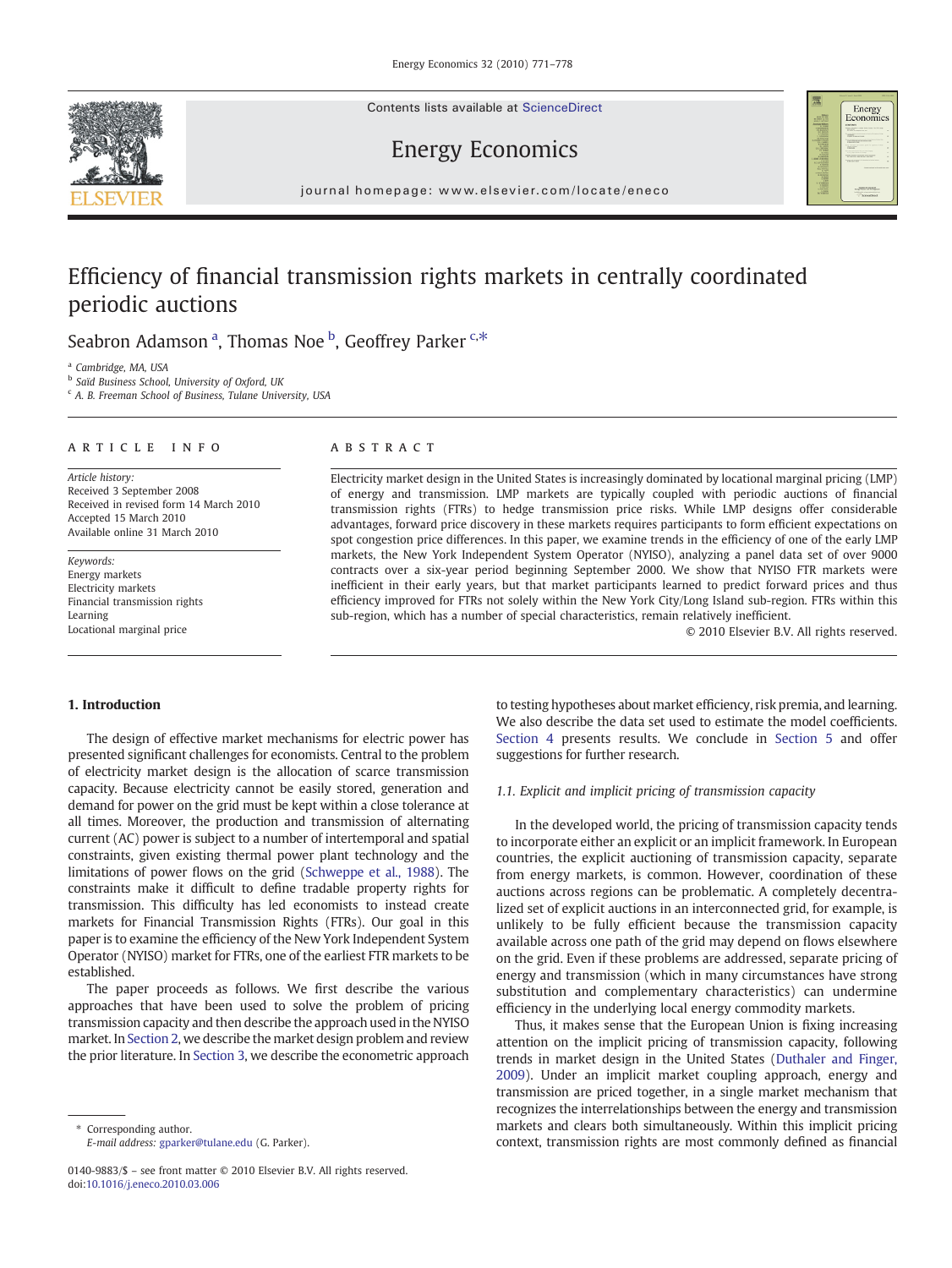<span id="page-1-0"></span>transmission rights or FTRs. An FTR does not provide any physical right to flow power across a transmission interface, but rather provides a hedge against the locational price differences created under an implicit market coupling approach. Because the FTR is a purely financial contract, the transmission system operator (TSO) continues to control all transmission capacity and can allocate it efficiently in real-time to meet load.

The locational marginal pricing (LMP) model that is used in the Northeastern and Midwestern United States and is scheduled to be introduced into Texas and California, is an extension of the implicit market coupling approach. The essence of the LMP approach is that all operational decisions are made by the grid operator and that power produced and consumed is traded at the locational spot power price. All significant transmission constraints are reflected in the unit commitment and dispatch models run by the TSO and are reflected in locational prices. Thus, at every major point on the grid, an array of different spot power prices is used for settling energy transactions. The New York Independent System Operator (NYISO), along with Pennsylvania, New Jersey, Maryland (PJM), was one of the first LMP markets in the United States, having conducted periodic FTR auctions since November 1999. The NYISO markets calculate day-ahead and real-time LMPs at numerous points across New York State's power grid, which has a complex interconnected topology. For purposes of financial settlement, the NYISO markets implemented a system by which generators are considered to generate at their bus, while loads are considered to consume in a load zone. The NYISO grid is divided into 11 load zones–labeled "A" to "K" as shown in [Fig. 1](#page--1-0) below–plus 4 import zones that are used to price imports and exports to and from neighboring U.S. and Canadian markets.

Prices are denoted in dollars per megawatt-hour. For example, a generator who produces 100 MW for an hour at a specific node  $x$ within Zone A will be paid 100 times the node x price for that hour while a load at a specific node z of 10 MW in Zone J will pay 10 times the local price for that hour. The centrally coordinated spot market effectively clears all nodal markets simultaneously, taking account of loads, generation, and transmission constraints.

#### 1.2. The structure of financial transmission rights markets in New York

Although this spot market system is effective at addressing the realities of power flow on an interconnected grid, on its own it poses substantial financial risks for both generators and users of power. Congestion prices are highly volatile, as [Fig. 2](#page--1-0) illustrates. This example shows the hourly congestion charge (per MWh) in each hour for a hypothetical bilateral transaction between the West Zone (Zone A) and New York City (Zone J) for one day in early July 2008.

Given the magnitude and volatility of congestion prices in an LMP market, some method is needed to hedge the price risks posed by spot power prices that vary from location to location and by hour. In response to this problem, [Hogan \(1992\)](#page--1-0) proposed a system of financial hedging contracts designed to mitigate the component of this risk associated with congestion. These financial hedging contracts–fundamentally similar to financial swaps–pay the owner of the congestion contract the quantity (in MW) times the congestion price difference between a specified Point of Injection (PoI) and Point of Withdrawal (PoW) for each hour in the term of the contract. These FTRs (which are called transmission congestion contracts or TCCs in the NYISO) play the role that ordinary point-to-point transmission rights play in physical market designs, although in this case they act solely as financial swaps and have no direct effect on system operations.

For example, a monthly FTR might be defined with a PoI of Albany and a PoW of New York City. For each hour in the month, the FTR holder is paid the difference between the NYC and Albany congestion prices. The LMPs in New York also include a locationally specific marginal loss component. This element of the LMP is not included in

the TCC structure and is not considered in the present analysis. FTR payments over an hour (or longer periods) can be negative — an FTR is an obligation to pay the sum of congestion price differences even if this sum is negative.

Hogan has shown that the merchandizing surplus obtained by the grid operator in the energy market is sufficient to fund a full set of FTRs that reflect the maximum physical simultaneous transfer capability of the transmission grid ([Hogan, 1992](#page--1-0)). If the TSO therefore auctions or allocates no more FTRs (in megawatt terms) than it can reliably sell as physical transmission rights, its energy transaction surplus in the day-ahead market will be sufficient to pay the aggregate congestion price differences to FTR holders. This result has had a substantial impact on modern electricity market design and underlies the FTR auctions that occur in the NYISO market and elsewhere in the U.S.

NYISO has conducted periodic FTR auctions since November 1999. Market participants include generators, transmission owners, and marketers, including financial participants such as investment banks. In New York, FTRs are sold for varying durations — 1 month, 6 months, or 1 year. As described above, a one-month FTR is the right to hourly differences between congestion prices at two specified locations for the period of a calendar month. Since the FTR is defined as an obligation, and not an option, it may have a negative value, in which case a reverse auction is used to allocate it. Both positive and negative FTRs are allocated in the same auction. An auction of FTRs covering a month is conducted early in the preceding month, so that a FTR covering the month of November, for example, will be auctioned in early October. We focus on the monthly FTRs, which by design are never overlapping in coverage, in order to avoid statistical issues associated with overlapping observations.

#### 2. Efficiency of transmission rights auctions

By providing for the optimal use of the transmission grid, supporting least-cost system dispatch, and minimizing total system costs, the productive efficiency of the LMP and FTR-based market design offers considerable economic advantage ([CRA, 2008\)](#page--1-0). The use of FTRs settled against day-ahead locational spot prices allows price risks to be hedged separately from system operations. This arrangement allows the TSO to centrally dispatch all generation units to meet transmission reliability constraints at least-cost and determine hourly marginal prices for all loads. Short-run productive efficiency is thus improved.

However, concerns over potential inefficiencies in the FTR mechanism are twofold. First, even in LMP markets, the majority of trade is in (bilateral) forward markets, which are traded on expectations of future locational spot prices. Market participants must be able to form reasonable expectations of future locational prices if forward market liquidity is to be maintained and the allocative efficiency of forward prices is to be preserved. FTR pricing– in the periodic auctions and secondary markets–should, in theory, provide a means of price discovery about future transmission congestion and price levels. If price discovery is poor, then the market to allocate transmission capacity may be less efficient. Second, the FTR auctions made by NYISO and the other system operators forms part of the process through which the merchandizing surplus is returned by the TSO. If the prices paid in the auctions do not reflect the full value of transmission congestion rents, this process may not be fully efficient.

### 2.1. Previous analyses of transmission market efficiency

Despite the importance of this topic and the wealth of empirical data emerging from NYISO and other electricity markets, relatively few analyses have addressed the efficiency of transmission markets. A relatively early paper, [DeVany and Wall \(1999\)](#page--1-0), examined